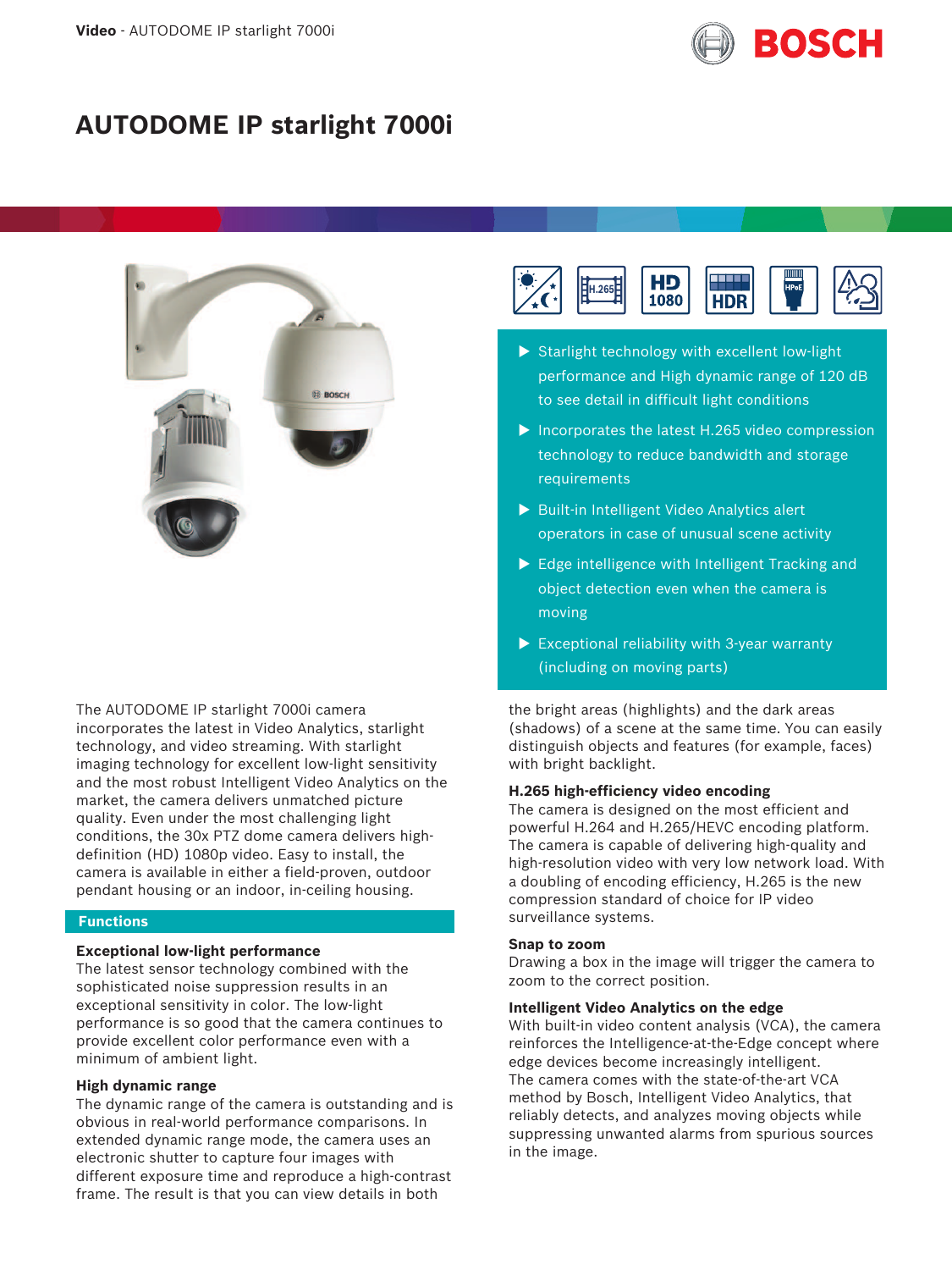With this method, the camera is able to detect idle and removed objects as well as loitering, multiple line crossing, and trajectories. This method also supports BEV (Bird's Eye View) People counting.

#### **Video Analytics while camera is moving**

Outside of pre-positions and even while the PTZ camera is moving, whether on guard tours or manually, the Intelligent Video Analytics application can detect and start alarms when objects are in alarm fields. These alarm fields are defined once across all PTZ camera views. The camera can automatically trigger an alarm if any part of a field within the camera's view becomes active while on a guard tour sweeping across the monitored areas.

#### **Intelligent Tracking**

The camera utilizes the built-in Intelligent Video Analytics to follow an individual or an object continuously.

When Intelligent Video Analytics detects objects while the camera is in a stationary position, the camera activates the Intelligent Tracking feature. This feature controls the pan/tilt/zoom actions of the camera to track the objects and keep them in view in the scene. The new Intelligent Tracking is based on robust flow detection algorithms which can reliably track moving objects even under challenging scenes.

The tracking and detection reliability can be enhanced further with virtual masking for scenes with a lot of background motion such as trees or other objects creating constant motion in the scene.

**Auto mode**: When configured in this mode, the camera actively analyzes the video to detect any moving object. If it detects movement, it begins to track the object. This mode is most useful for scenarios where normally no motion is expected. **One Click mode**: In this mode, users can click an object moving in the live video image to enable the camera to track the movement of the selected object.

This mode is most useful for scenarios where normal scene activity is expected.

# **Camera Trainer**

Based on examples of target objects and non-target objects, the new Camera Trainer program uses machine learning to allow the user to define objects of interest and generate detectors for them. In contrast to the moving objects that the Intelligent Video Analytics application detects, the Camera Trainer program detects both moving and non-moving objects and classifies them immediately. Using Configuration Manager, you can configure the Camera Trainer program using both live video as well as recordings available through the respective camera. The resulting detectors can be downloaded and uploaded for distribution to other cameras.

#### **Intelligent streaming reduces bandwidth and storage requirements**

The low-noise image and the efficient H.265 compression technology provide clear images while reducing bandwidth and storage by up to 80% compared to standard H.264 cameras. With this new generation of cameras an extra level of intelligence is added with Intelligent Streaming. The camera provides the most usable image possible by cleverly optimizing the detail-to-bandwidth ratio. The smart encoder continuously scans the complete scene as well as regions of the scene and dynamically adjust compression based on relevant information like movement. Together with Intelligent Dynamic Noise Reduction, which actively analyzes the contents of a scene and reduces noise artifacts accordingly, bitrates are reduced by up to 80%. Because noise is reduced at the source during image capture, the lower bitrate does not compromise image quality. This results in substantially lower storage costs and network strain and still retain a high image quality and smooth motion.

#### **Image Stabilization**

As PTZ cameras continue to increase their optical zoom capabilities, image stabilization becomes critical to eliminate movement caused by unstable camera mounts. Minor movement of the camera mount can shift the field of view by a large distance when the camera is zoomed to a high value. This can render images unusable. The camera incorporates an Image Stabilization algorithm; when turned on, the camera detects continuous vibration. If it detects vibration, the camera dynamically corrects the shaky video in both the vertical and horizontal axis, resulting in improved image clarity and a stable field of view on the monitor.

#### **Auto Exposure (AE) region and Focus region**

With the Auto Exposure (AE) function, the camera computes the lighting condition of the entire scene. Then the camera determines the optimum level of iris, gain, and shutter speed.

In AE region mode, users can designate a specified area of the scene, based on pre-positions. The camera computes the lighting condition of the specified area. Then the camera determines the optimum level of iris, gain, and shutter speed to get an image. Focus region mode, unlike normal auto focus mode, allows users to focus on a specified area of the scene. Users have the ability to customize these modes, if

necessary, for the specific requirements of the site.

#### **Simple set-up**

The camera has a very intuitive user interface that allows fast and easy configuration. Configurable scene modes are provided with the best settings for a variety of applications.

#### • **Standard**

This mode is optimized for most standard scenes both indoor and outdoor.

• **Color Only (Traffic)**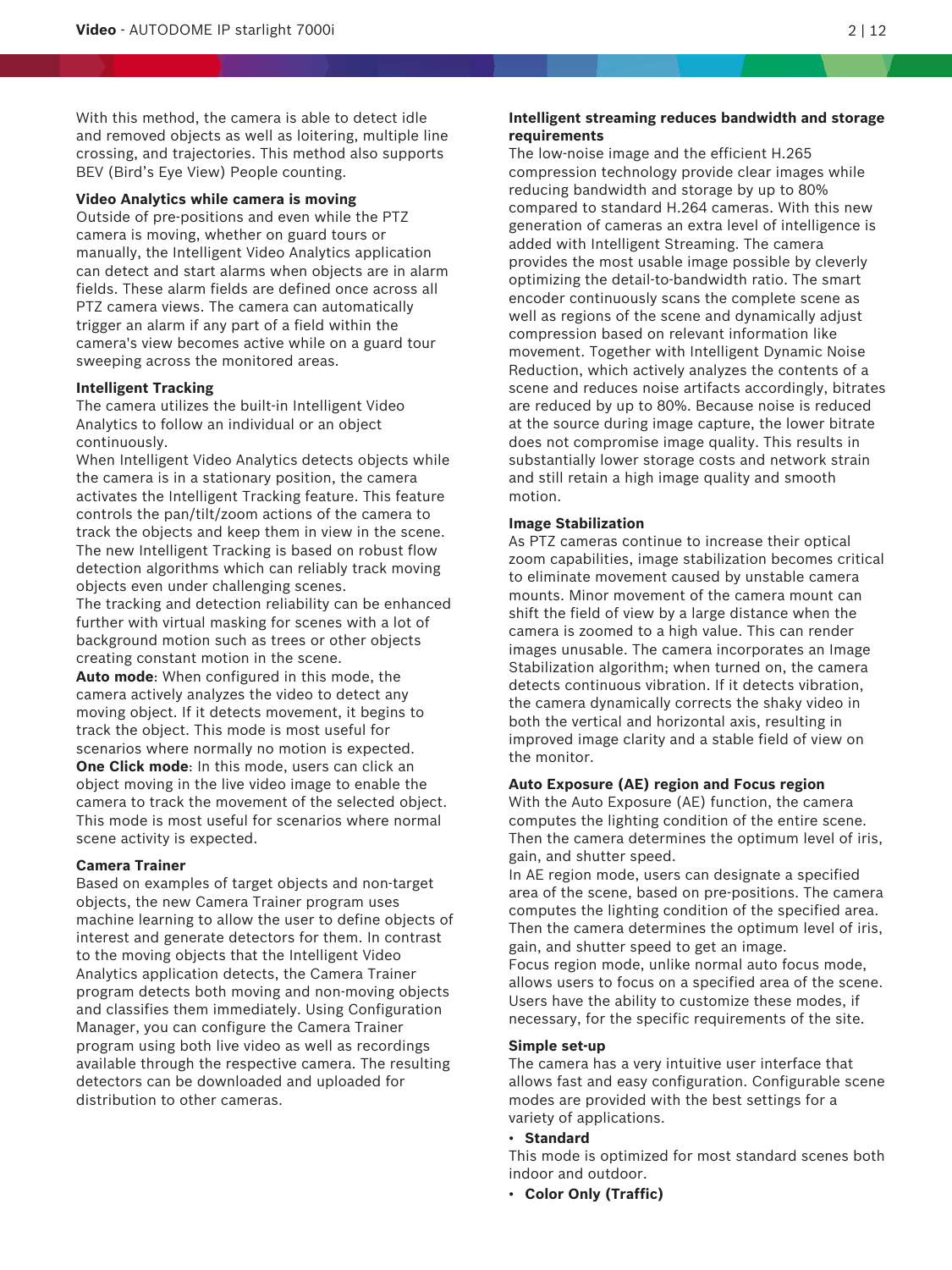In this mode, the camera does not switch to monochrome mode at low light levels. The mode is optimized to minimize motion artifacts and to capture the color of vehicles/pedestrians and traffic lights, even at night, for scenarios such as city surveillance and traffic monitoring.

• Indoor

This mode is ideal for indoor applications where lighting is constant and does not change. Auto white balance will be mainly focused on low color temperature 3200K.

#### • **Sensitivity boost**

This mode provides maximum sensitivity in low light scenes by using longer exposure times, resulting in bright images even in extreme low light.

# • **Fast movement**

This mode is used for monitoring fast moving objects like cars in traffic scenes. Motion artifacts are minimized and the image is optimized for a sharp and detailed picture in color and monochrome.

#### • Vibrant

This mode provides a more vivid image with increased contrast, sharpness, and saturation.

#### **DORI coverage**

DORI (Detect, Observe, Recognize, Identify) is a standard system (EN-62676-4) for defining the ability of a person viewing the video to distinguish persons or objects within a covered area. The maximum distance at which a camera/lens combination can meet these criteria is shown below:

The nylon bubble material is required to meet the IK10 shock rating. The optical characteristics of nylon compared to the standard acrylic bubble affect the resolution and sharpness of the video image. For the camera to give the best image that fits your application, consider the important limitations in the table that follows:

| DORI                                                      | Distance to object (30x optical zoom) |                     |                             |                       |
|-----------------------------------------------------------|---------------------------------------|---------------------|-----------------------------|-----------------------|
|                                                           | <b>Standard bubble</b><br>(acrylic)   |                     | IK10 bubble<br>(nylon)      |                       |
|                                                           | <b>WIDE 1X</b>                        | <b>TELE 30X</b>     | <b>TELE 30</b><br>X         | <b>Scene</b><br>width |
| Detection<br>$25 \text{ px/m}$<br>$(8 \text{ px/ft})$     | 61 m (200 ft)                         | 1913 m<br>(6276 ft) | 1200 m<br>(3937 ft)         | 77 m (253<br>ft)      |
| Observation<br>$63 \text{ px/m}$<br>$(19 \text{ px/ft})$  | 24 m (79 ft)                          | 765 m<br>(2510 ft)  | 600 m<br>(1969 ft)          | 31 m (102)<br>ft)     |
| Recognition<br>$125 \text{ px/m}$<br>$(38 \text{ px/ft})$ | 12 m (39 ft)                          | 383 m<br>(1257 ft)  | 300 m (984 15 m (49)<br>ft) | ft)                   |

| <b>Identification</b> | 6 m (20 ft) | 191 m (627 | 191 m (627 8 m (26 ft) |  |
|-----------------------|-------------|------------|------------------------|--|
| $250 \text{ px/m}$    |             | ft)        | ft)                    |  |
| $(76 \text{ px/ft})$  |             |            |                        |  |

#### **Sophisticated alarm responses**

The camera supports advanced alarm control that uses sophisticated rules-based logic to determine how to manage alarms. In its most basic form, a "rule" could define which input(s) should activate which output(s). In a more complex form, inputs and outputs can be combined with pre-defined or user-specified commands to perform advanced camera functions.

#### **Pre-positions and tours**

The camera supports 256 pre-positions and two styles of Guard Tours: Pre-position and Record/Playback. The Pre-position tour has capability for up to 256 prepositions with a configurable dwell time between prepositions and can be customized as to the order and the frequency that each Pre-position is visited. The camera also provides support for two (2) recorded tours, which have a total duration of 15 minutes of movements. These are recorded macros of an operator's movements, including pan, tilt, and zoom activities, and can be played back in a continuous manner.

#### **Data security**

Special measures are necessary to ensure the highest level of security for device access and data transport. On initial setup, the camera is only accessible over secure channels. You must set a service-level password in order to access camera functions. Web browser and viewing client access can be protected using HTTPS or other secure protocols that support state-of-the-art TLS 1.2 protocol with updated cipher suites including AES encryption with 256 bit keys. No software can be installed in the camera, and only authenticated firmware can be uploaded. A threelevel password protection with security recommendations allows users to customize device access. Network and device access can be protected using 802.1x network authentication with EAP/TLS protocol. Superior protection from malicious attacks is guaranteed by the Embedded Login Firewall, onboard Trusted Platform Module (TPM) and Public Key Infrastructure (PKI) support.

The advanced certificate handling offers:

- Self-signed unique certificates automatically created when required
- Client and server certificates for authentication
- Client certificates for proof of authenticity
- Certificates with encrypted private keys

#### **Power options**

The camera can be powered by one of the devices in the list that follows:

- a 30 W (IEEE 802.3at) midspan
- a 30 W network switch
- a 60 W midspan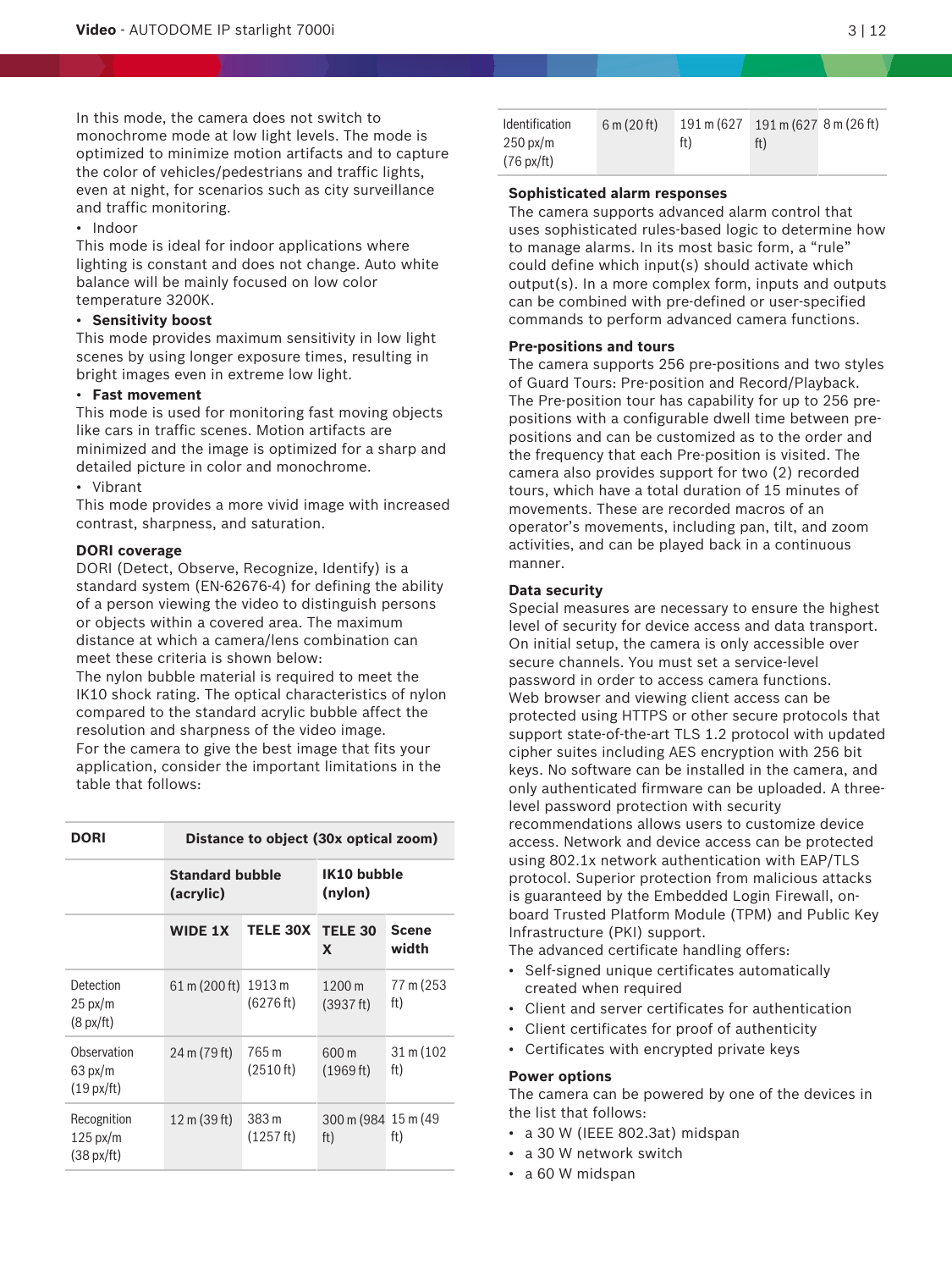In a PoE configuration, a single (Cat5e/Cat6e) cable connection provides power while simultaneously supporting data and video transmission. For maximum reliability, the camera can operate in a redundant configuration, with both a 24 VAC power source and a midspan or a switch connected simultaneously. If either power source fails, the camera switches automatically to the other power source. The camera can also accept a standard 24 VAC power source if a PoE network interface will not be used.

For pendant models used in outdoor applications that require heaters, a 60 W Bosch midspan or a 60 W switch is required to power both the camera and its internal heaters.

For in-ceiling or indoor pendant applications that do not require heater power, a standard 30 W (IEEE 802.3at) midspan or a 30 W switch can be used to power the camera.

# **System integration and ONVIF conformance**

The camera conforms to the ONVIF (Open Network Video Interface Forum) specification which guarantees interoperability between network video products regardless of manufacturer. The ONVIF Profile S specification allows easy integration with other conformant devices and VMS. ONVIF conformant devices are able to exchange live video, audio, metadata, and control information, and ensure that they are automatically discovered and connected to network applications such as video management systems.

#### **PTZ drive and mechanism**

The camera offers a reliable drive platform, designed for continuous tours for at least three years. It provides an unlimited three-year warranty. Its design provides optimum smoothness in motion when used at low speeds or with a joystick.

Pan and tilt preset repeatability are accurate to within ±0.1 degrees to ensure that the correct scene is captured every time. The camera delivers variable pan/tilt speeds from a crawl speed of only 0.1 degrees per second to a full 400 degrees per second. The camera is capable of pan speeds of 400 degrees per second and tilt speeds of 300 degrees per second between pre-positions. The camera provides a tilt angle 18 degrees above the horizon, and a pan range of up to 360 degrees continuous rotation.

#### **Design for challenging environments**

Pendant housings are rated to provide IP66 protection and offer an operating temperature range down to -40 °C (-40 °F). The pendant model comes fully assembled with a sunshield which can be easily removed for use in indoor applications. In addition, both pendant and in-ceiling camera models have a high-resolution acrylic bubble for enhanced image clarity.

#### **Ease of installation and servicing**

The camera has been designed for quick and easy installation, a key feature from Bosch IP video products. All housings feature recessed screws and latches for increased tamper resistance. Bosch offers a full complement of hardware and accessories (sold separately) for wall, corner, mast, roof, and pipe mount for indoor and outdoor environments, which allow the camera to be adapted easily to individual site requirements. Remotely upgrade the camera whenever new firmware

becomes available. This ensures up-to-date products, thus protecting investment with little effort.

#### **Fiber Optic Kit**

Bosch offers the optional VG4-SFPSCKT, a unique media converter module for use with various Bosch devices. This media converter module is designed to accept a wide-range of 10/100 Mbps SFP modules for use with Multimode or Single-mode optical fiber with LC or SC connectors.

The media converter module along with the SFP module is user-installed directly into the camera's power supply box to provide an integrated fiber optic solution.

### **Camera Diagnostics**

The camera has several built-in sensors / advanced diagnostics that display warnings on the camera's OSD about the health of the camera. The diagnostics log records the events such as:

- Low voltage a drop in incoming power below the level where the camera becomes non-functional
- High temperature the internal temperature exceeds specifications
- Low temperature the internal temperature exceeds minimum levels
- High humidity the internal humidity exceeds 70%
- Total hours of camera operation

Certain events also appear on the camera's OSD. These diagnostic records are available for the installation or service technician to review.

## **Certifications and approvals**

For a full list of all related certifications/standards, refer to the Product Tests Report, available on the online catalog, on the Documents tab of the product page for your device. If the document is unavailable on the product page, contact your sales representative.

| Electromagnetic<br>compatibility (EMC) | FCC Part 15, ICES-003<br>EN 55024:2010 + A1:2015<br>EN 55032:2015/AC:2016                                |
|----------------------------------------|----------------------------------------------------------------------------------------------------------|
| <b>Product Safety</b>                  | Complies with UL, CE, CSA, EN, and IEC<br>standards including:<br>UL 62368-1<br>EN 62368-1<br>EN 60950-1 |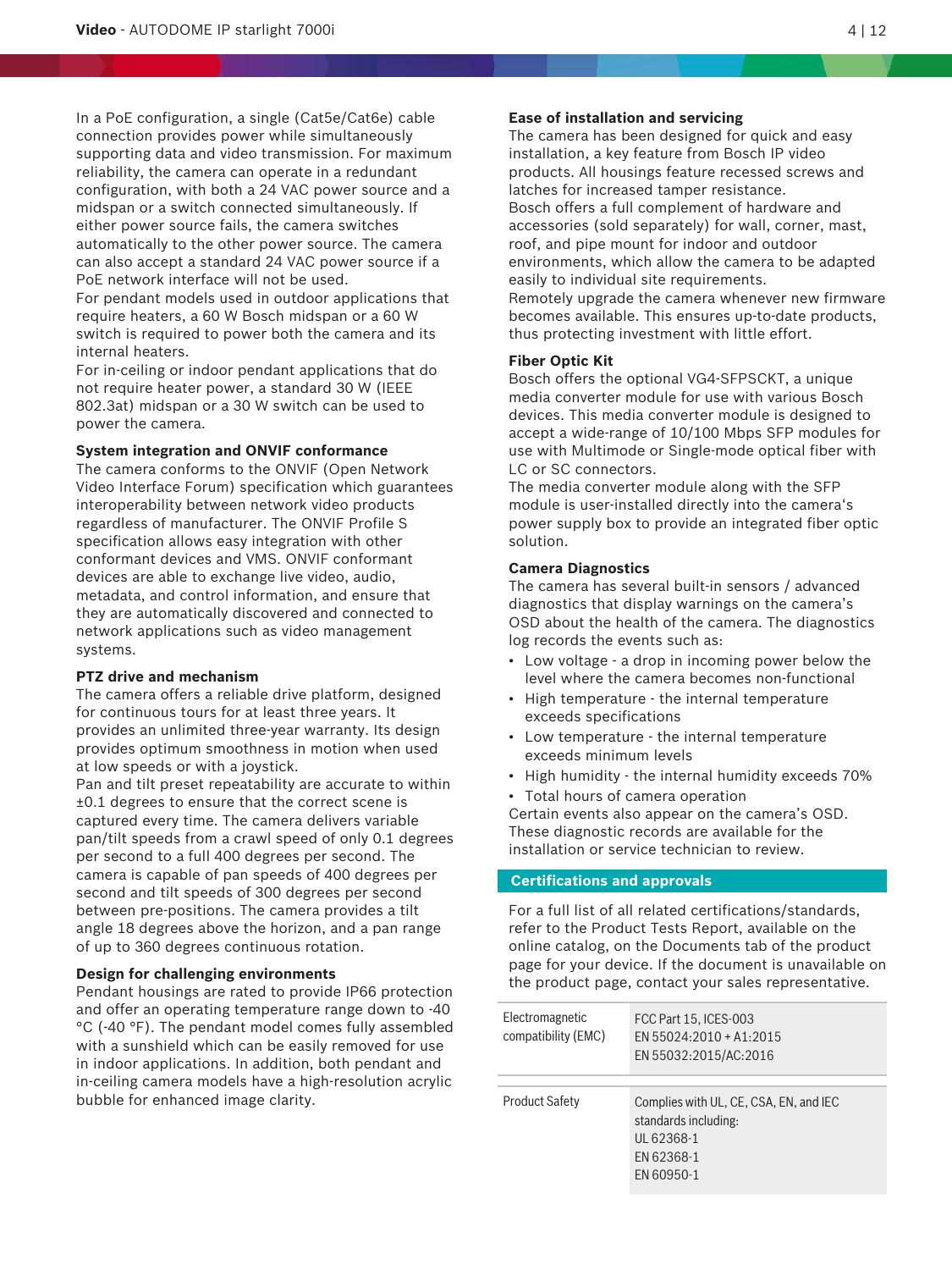|               |     | CAN/CSA-C22.2 No. 62368-1-14<br>IFC 62368-1 Fd.2<br>IFC 60950-1 Fd.2<br>IFC 60950-22 Ed. 2 |  |
|---------------|-----|--------------------------------------------------------------------------------------------|--|
| Marks         |     | UL, CE, WEEE, RCM, EAC, VCCI, FCC, RoHS                                                    |  |
|               |     |                                                                                            |  |
|               |     |                                                                                            |  |
| <b>Region</b> |     | Regulatory compliance/quality marks                                                        |  |
| Europe        | CF. | Declaration of Conformity (DoC) -<br>AUTODOME IP starlight 7000i                           |  |
| USA           | UL  | 62368                                                                                      |  |

# **Installation/configuration notes**





Fig. 1: Dimensions, AUTODOME7000 pipe mount, pendant mount

- 1 Power supply box and sunshield
- 2 Sunshield removed
- 3 Mounting plate
- 4 Power supply box



Fig. 2: AUTODOME 7000 series In-ceiling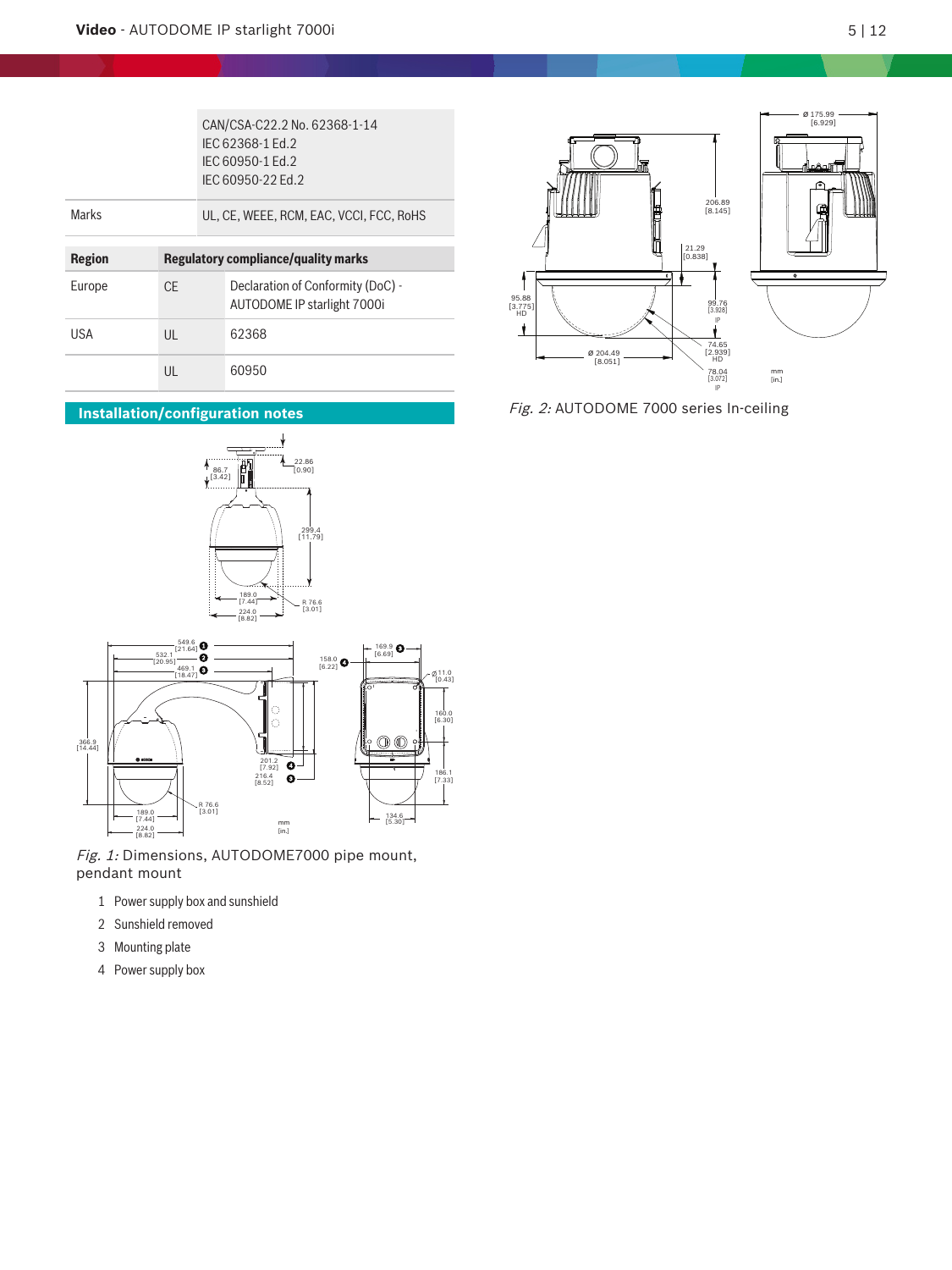









Fig. 3: AUTODOME 7000 series Optional Mounts

1 Pole (Mast) Mount 4 Roof Mount

- 2 Corner Mount 6 6 7 5 Roof Mount Adapter
- 
- 
- 3 Pipe Mount 6 Power Supply for Pipe and Roof Mounts

# **Technical specifications**

# **AUTODOME IP starlight 7000i**

| Imager                                        | 1/2.8 in. CMOS sensor                                  |
|-----------------------------------------------|--------------------------------------------------------|
| <b>Effective Picture</b><br>Elements (Pixels) | 1944 x 1212 (2.35 MP)                                  |
| Lens                                          | 30x motorized Zoom<br>4.3 mm to 129 mm<br>F1.6 to F4.7 |
| Field of View (FOV)                           | $2.3^{\circ}$ to 64.7°                                 |
| Focus                                         | Automatic with manual override                         |
| <b>Iris</b>                                   | Automatic with manual override                         |
| Digital Zoom                                  | 12x                                                    |
| Day/Night switch                              | Automatic IR cut filter                                |
|                                               |                                                        |

# **Video performance - Sensitivity**

| (3100K, reflectivity 89%, 1/30, F1.6, 30 IRE) |  |  |  |
|-----------------------------------------------|--|--|--|
|-----------------------------------------------|--|--|--|

| Color      | $0.0077$ lx |
|------------|-------------|
| Monochrome | $0.0008$ lx |

# **Video performance - Dynamic range**

| High dynamic range                        | $120$ dB WDR |
|-------------------------------------------|--------------|
| Measured according to<br>IFC 62676 Part 5 | 100 dB WDR   |

# **Additional Camera Settings**

| Gain control                      | AGC, Fixed, Region per pre-position                                                                             |
|-----------------------------------|-----------------------------------------------------------------------------------------------------------------|
| <b>Aperture Correction</b>        | Horizontal and vertical                                                                                         |
| Electronic Shutter Speed<br>(AES) | 1/1 sec to 1/30,000 sec (22 steps)                                                                              |
| Signal-to-Noise Ratio (SNR)       | $>55$ dB                                                                                                        |
| Backlight compensation<br>(BLC)   | On / Off / Intelligent Auto Exposure (IAE)                                                                      |
| White balance                     | 2000 K to 10,000 K<br>ATW, AWB Hold, Extended ATW, Manual,<br>Sodium Lamp Auto, Sodium Lamp, indoor,<br>outdoor |
| Day/Night                         | Monochrome, Color, Auto                                                                                         |
| Defog mode feature                | Improves visibility when viewing foggy or<br>other low-contrast scenes.                                         |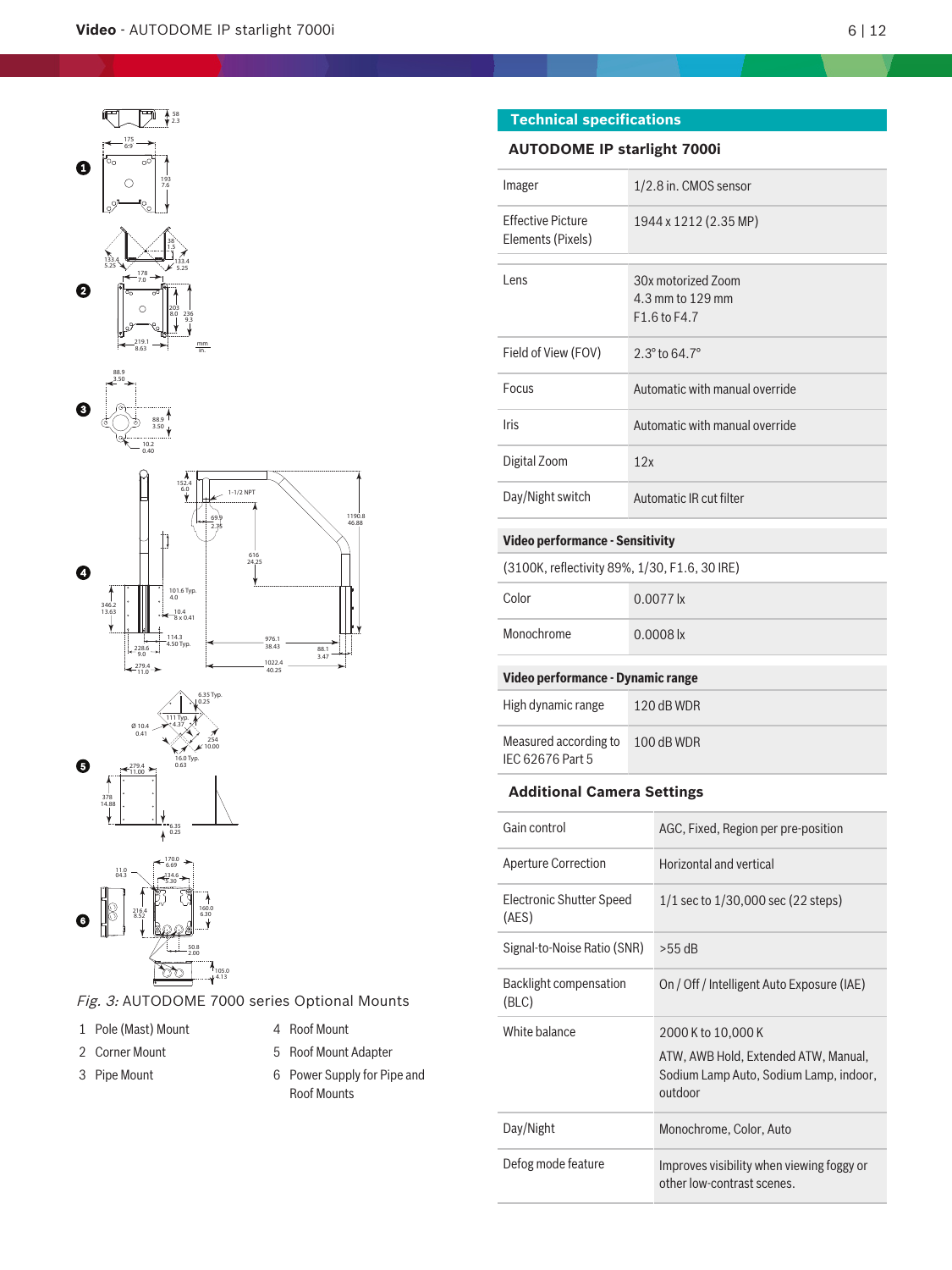Noise Reduction **Intelligent Dynamic Noise Reduction** 

L.

# **Video content analysis**

| Analysis type               | <b>Intelligent Video Analytics</b>                                                                                                                                                                                                  |                                                                                                                                                                                                                                                  |  |
|-----------------------------|-------------------------------------------------------------------------------------------------------------------------------------------------------------------------------------------------------------------------------------|--------------------------------------------------------------------------------------------------------------------------------------------------------------------------------------------------------------------------------------------------|--|
| Configurations              | Off / Global VCA / Profiles 1 - 16                                                                                                                                                                                                  |                                                                                                                                                                                                                                                  |  |
| Calibration                 | Automatic self-calibrating when height is set                                                                                                                                                                                       |                                                                                                                                                                                                                                                  |  |
| Alarm rules<br>(combinable) | Any object, Object in field, Crossing line, Entering field,<br>Leaving field, Loitering, Following route, Idle object,<br>Removed object, Counter, Occupancy, Crowd<br>detection, Condition change, Similarity search,<br>Tampering |                                                                                                                                                                                                                                                  |  |
| <b>Object filters</b>       | Duration, Size, Aspect ratio v/h, Speed, Direction,<br>Object classes (Upright persons, Bikes, Cars, Trucks),<br>Color                                                                                                              |                                                                                                                                                                                                                                                  |  |
| <b>Miscellaneous</b>        |                                                                                                                                                                                                                                     |                                                                                                                                                                                                                                                  |  |
| Sectors/Title               |                                                                                                                                                                                                                                     | 4, 8, 12, or 16 user-selectable, independent<br>Sectors, each with 20 characters per Title                                                                                                                                                       |  |
| <b>Privacy Masks</b>        |                                                                                                                                                                                                                                     | 32 individually configurable Privacy Masks;<br>maximum 8 per Pre-position; programmable with<br>3, 4 or 5 corners; selectable color of Black, White,<br>Gray, "Auto" (average background color)                                                  |  |
| <b>Virtual Masking</b>      |                                                                                                                                                                                                                                     | 24 individually configurable Virtual Masks to hide<br>parts of the scene (background motion such as<br>moving trees, pulsating lights, busy roads, etc.)<br>which should not be considered for flow analysis to<br>trigger Intelligent Tracking. |  |
| Pre-positions               |                                                                                                                                                                                                                                     | 256 Pre-positions, each with 20 characters per<br>Title                                                                                                                                                                                          |  |
| <b>Guard Tours</b>          |                                                                                                                                                                                                                                     | Custom Recorded Tours - two (2), total duration<br>30 minutes: Pre-position tour - one (1), consisting<br>of up to 256 scenes consecutively, and one (1)<br>customized with up to 64 user-defined scenes                                         |  |
| <b>Supported Languages</b>  |                                                                                                                                                                                                                                     | English, Czech, Dutch, French, German, Italian,<br>Polish, Portuguese, Russian, Spanish, Japanese,<br>Chinese                                                                                                                                    |  |
| Network                     |                                                                                                                                                                                                                                     |                                                                                                                                                                                                                                                  |  |
| Video compression           |                                                                                                                                                                                                                                     | H.265, H.264, M-JPEG                                                                                                                                                                                                                             |  |
| <b>Streaming</b>            |                                                                                                                                                                                                                                     | Four (4) streams: Two (2) configurable streams<br>in H.264 or H.265; One (1) I-frames-only stream                                                                                                                                                |  |

based on first stream; One (1) M-JPEG Stream

| Frame rate                  | 1080p: 30fps; 720p: 60fps                                                                                                                                                                                                                                                                                                                             |  |  |  |
|-----------------------------|-------------------------------------------------------------------------------------------------------------------------------------------------------------------------------------------------------------------------------------------------------------------------------------------------------------------------------------------------------|--|--|--|
| <b>Resolutions (H x V)</b>  |                                                                                                                                                                                                                                                                                                                                                       |  |  |  |
| 1080pHD                     | 1920 x 1080                                                                                                                                                                                                                                                                                                                                           |  |  |  |
| 720p HD                     | 1280 x 720                                                                                                                                                                                                                                                                                                                                            |  |  |  |
| $1.3$ MP 5:4 (cropped)      | 1280x 1024                                                                                                                                                                                                                                                                                                                                            |  |  |  |
| D14:3 (cropped)             | 704 x 480                                                                                                                                                                                                                                                                                                                                             |  |  |  |
| 640x480                     | 640 x 480                                                                                                                                                                                                                                                                                                                                             |  |  |  |
| 432p SD                     | 768 x 432                                                                                                                                                                                                                                                                                                                                             |  |  |  |
| 288p SD                     | 512 x 288                                                                                                                                                                                                                                                                                                                                             |  |  |  |
| 144p SD                     | 256 x 144                                                                                                                                                                                                                                                                                                                                             |  |  |  |
| Ethernet                    | 10BASE-T/100BASE-T, auto-sensing, half/full<br>duplex                                                                                                                                                                                                                                                                                                 |  |  |  |
| Encryption                  | TLS 1.2, DES, 3DES, AES                                                                                                                                                                                                                                                                                                                               |  |  |  |
| Ethernet connector          | <b>RJ45</b>                                                                                                                                                                                                                                                                                                                                           |  |  |  |
| GOP Structure               | IP, IBP, IBBP                                                                                                                                                                                                                                                                                                                                         |  |  |  |
| Data Rate (H.265,<br>1080P) | 61 kbps to 2.8 Mbps (depending on the scene,<br>the frame rate, and the quality settings)                                                                                                                                                                                                                                                             |  |  |  |
| Overall IP Delay            | 60 fps: 166 ms (typical)<br>30 fps: 233 ms (typical)                                                                                                                                                                                                                                                                                                  |  |  |  |
| Interoperability            | ONVIF Profile S, ONVIF Profile G, ONVIF Profile T                                                                                                                                                                                                                                                                                                     |  |  |  |
| Protocols                   | IPv4, IPv6, UDP, TCP, HTTP, HTTPS, RTP/RTCP,<br>IGMP V2/V3, ICMP, ICMPv6, RTSP, FTP, ARP,<br>DHCP, APIPA (Auto-IP, link local address), NTP<br>(SNTP), SNMP (V1, V3, MIB-II), 802.1x, DNS,<br>DNSv6, DDNS (DynDNS.org, selfHOST.de, no-<br>ip.com), SMTP, iSCSI, UPnP (SSDP),<br>DiffServ (QoS), LLDP, SOAP, Dropbox™, CHAP,<br>digest authentication |  |  |  |

**Note**: Dropbox is a trademark of Dropbox, Inc. The table that follows shows the average typical optimized bitrate, in kbits/s, for different frame rates:

| <b>FPS</b> | H.264 | H.265 |
|------------|-------|-------|
| 30         | 2470  | 2060  |
| 25         | 2410  | 1810  |
| 15         | 1690  | 1260  |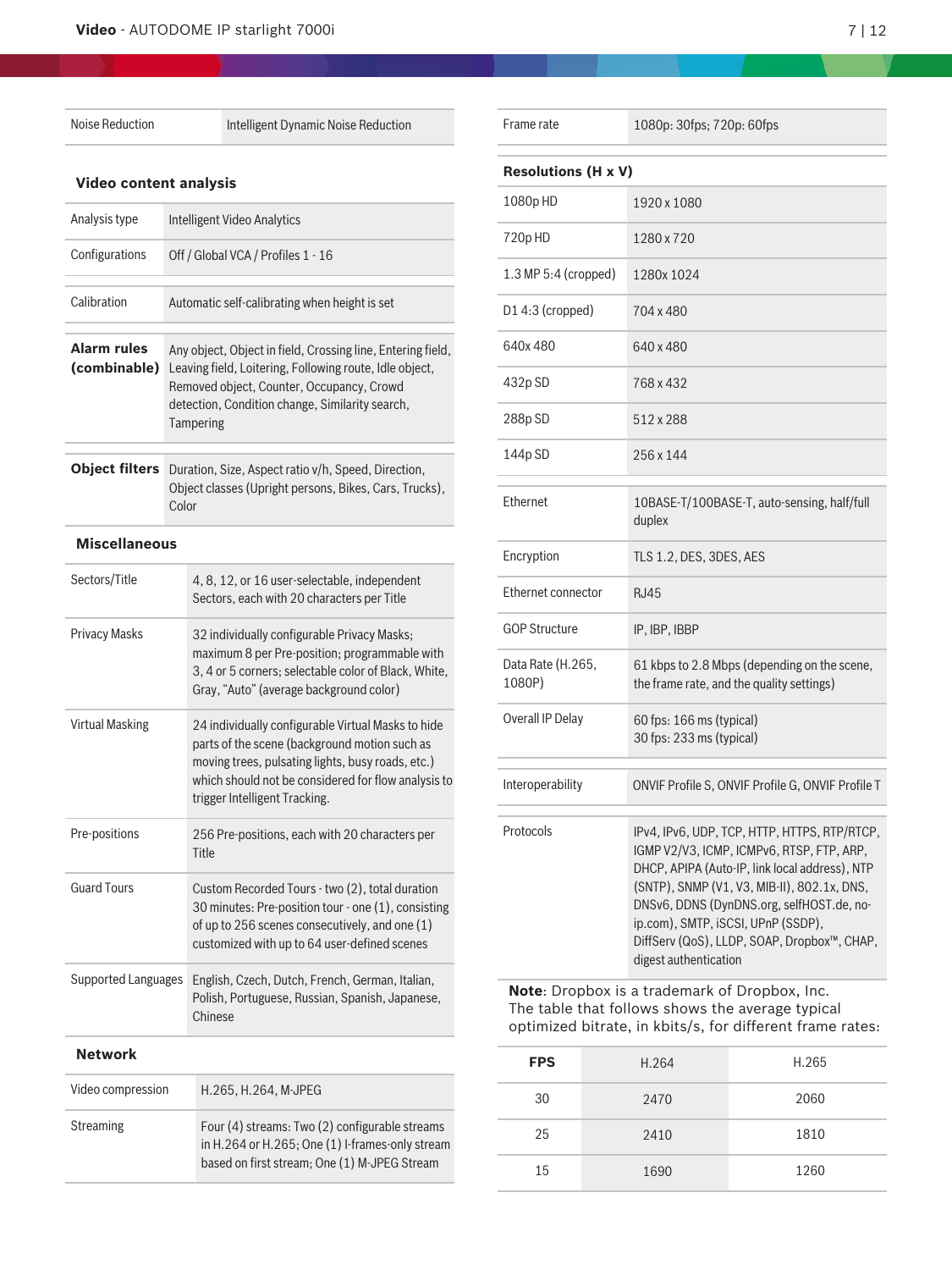| 8              | 1090 | 820 |
|----------------|------|-----|
| 4              | 670  | 500 |
| $\overline{2}$ | 420  | 310 |
|                | 260  | 190 |

Actual bitrate may vary depending on the scene, picture settings, and encoder profile settings.

# **Mechanical**

|                                |                                      | <b>In-Ceiling</b>               |  | <b>Pendant</b>                                |
|--------------------------------|--------------------------------------|---------------------------------|--|-----------------------------------------------|
| Pan Range                      | $360^\circ$ cont.                    |                                 |  | $360^\circ$ cont.                             |
| Tilt Angle                     | 1° above horizon                     |                                 |  | $18^\circ$ above horizon                      |
| Pre-position Speed             | Pan: $400^{\circ}/s$<br>Tilt: 300°/s |                                 |  | Pan: 400°/s<br>Tilt: 300°/s                   |
| Pan/Tilt Modes                 |                                      |                                 |  |                                               |
| Turbo mode<br>(Manual Control) |                                      |                                 |  | Pan: $0.1\% - 400\%$<br>Tilt: $0.1\% - 300\%$ |
| Normal Mode                    |                                      | $0.1^{\circ}/s - 120^{\circ}/s$ |  | $0.1\% - 120\%$                               |
| <b>Pre-position Accuracy</b>   |                                      | $± 0.1°$ typ.                   |  | $\pm$ 0.1 $\degree$ typ.                      |

Intelligent Tracking Speed >0.2°/second (minimum)

# **Electrical**

|                                                    | <b>In-Ceiling</b>                                                                                                                                                | <b>Pendant</b>                                                                           |  |  |
|----------------------------------------------------|------------------------------------------------------------------------------------------------------------------------------------------------------------------|------------------------------------------------------------------------------------------|--|--|
| Input voltage                                      | 24 VAC                                                                                                                                                           |                                                                                          |  |  |
|                                                    | 60 W (using the midspan accessory NDP-6001B,<br>required to power the heater)                                                                                    |                                                                                          |  |  |
|                                                    | 30 W (IEEE 802.3at, class 4 standard, when used<br>without powering the heater)                                                                                  |                                                                                          |  |  |
| Power<br>Consumption<br>(typical), with<br>heaters |                                                                                                                                                                  | 51.0W/54.0VA                                                                             |  |  |
| Power<br>Consumption<br>(typical)                  | 19.2 W / 33.6<br>VA (without<br>heaters)                                                                                                                         | 19.2 W / 33.6 VA (heaters off /<br>without heater connected in 24 V<br>power supply box) |  |  |
| Current<br>consumption,<br>24 VAC                  |                                                                                                                                                                  |                                                                                          |  |  |
| Current<br>consumption,<br>60W                     |                                                                                                                                                                  |                                                                                          |  |  |
| Redundant<br>configuration                         | Connect both a 60 W midspan and a separate 24 VAC<br>power source. If either power source fails, the camera<br>switches automatically to the other power source. |                                                                                          |  |  |

|                                                                                                                                    | <b>In-Ceiling</b> | Pendant                                                                                                                                                   |  |
|------------------------------------------------------------------------------------------------------------------------------------|-------------------|-----------------------------------------------------------------------------------------------------------------------------------------------------------|--|
| (only when using the PoE<br>accessory identified in the<br>Accessories section of the<br>Ordering information on the<br>datasheet) |                   |                                                                                                                                                           |  |
| Surge                                                                                                                              |                   | Built-in surge suppression for power, data, and network                                                                                                   |  |
| suppression                                                                                                                        |                   | interfaces (Refer to the A&E Specifications for details.)                                                                                                 |  |
| <b>Audio</b>                                                                                                                       |                   |                                                                                                                                                           |  |
| Audio                                                                                                                              |                   |                                                                                                                                                           |  |
| - Standard                                                                                                                         |                   | G.711, 8 kHz sampling rate<br>L16, 16 kHz sampling rate<br>AAC, 16 kHz sampling rate                                                                      |  |
| - Signal-to-Noise Ratio                                                                                                            |                   | $>50$ dB                                                                                                                                                  |  |
| - Audio Streaming                                                                                                                  |                   | Bidirectional (full-duplex)                                                                                                                               |  |
| <b>Local Storage</b>                                                                                                               |                   |                                                                                                                                                           |  |
| <b>Memory Card Slot</b>                                                                                                            |                   | User-supplied full SD card (maximum 2 TB)<br>Note: For this camera, Bosch does not recommend<br>the use of microSD cards or of microSD to SD<br>adapters. |  |
| Recording                                                                                                                          |                   | Continuous recording of video and audio, alarm/<br>events/schedule recording                                                                              |  |
| <b>Fiber Optic Kit</b>                                                                                                             |                   |                                                                                                                                                           |  |
| <b>VG4-SFPSCKT</b>                                                                                                                 |                   |                                                                                                                                                           |  |
| Description                                                                                                                        |                   | Fiber Optic Ethernet Media Converter kit <sup>2</sup> .<br>Requires a small form-factor pluggable (SFP)<br>module (sold separately).                      |  |
| Data Interface                                                                                                                     |                   | Ethernet                                                                                                                                                  |  |
| Data Rate                                                                                                                          |                   | 100 Mbps<br>IEEE 802.3 Compliant<br>Full Dupley or Half Dupley Flootrical Port                                                                            |  |

### **Audio**

| - Standard                 | G.711, 8 kHz sampling rate<br>L16, 16 kHz sampling rate<br>AAC, 16 kHz sampling rate                                                                      |  |
|----------------------------|-----------------------------------------------------------------------------------------------------------------------------------------------------------|--|
| - Signal-to-Noise Ratio    | $>50$ dB                                                                                                                                                  |  |
| - Audio Streaming          | Bidirectional (full-duplex)                                                                                                                               |  |
| <b>Local Storage</b>       |                                                                                                                                                           |  |
| <b>Memory Card Slot</b>    | User-supplied full SD card (maximum 2 TB)<br>Note: For this camera, Bosch does not recommend<br>the use of microSD cards or of microSD to SD<br>adapters. |  |
| Recording                  | Continuous recording of video and audio, alarm/<br>events/schedule recording                                                                              |  |
| <b>Fiber Optic Kit</b>     |                                                                                                                                                           |  |
| <b>VG4-SFPSCKT</b>         |                                                                                                                                                           |  |
| Description                | Fiber Optic Ethernet Media Converter kit <sup>2</sup> .<br>Requires a small form-factor pluggable (SFP)<br>module (sold separately).                      |  |
| Data Interface             | Ethernet                                                                                                                                                  |  |
| Data Rate                  | 100 Mbps<br>IEEE 802.3 Compliant<br>Full Duplex or Half Duplex Electrical Port<br>Full Duplex Optical Port                                                |  |
| <b>Compatible Receiver</b> | CNFE2MC                                                                                                                                                   |  |
| Installation               | Installed inside a VG4-A-PA0, VG4-A-PA1, VG4-A-                                                                                                           |  |

2. Kit available separately and must be installed inside the AUTODOME power supply box.

#### **SFP Modules**

| Description | Interchangeable modules available for use with |
|-------------|------------------------------------------------|
|             | MMF or SMF optical fiber.                      |

PA2, VG4-A-PSU1, or a VG4-A-PSU2 power supply box with supplied mounting hardware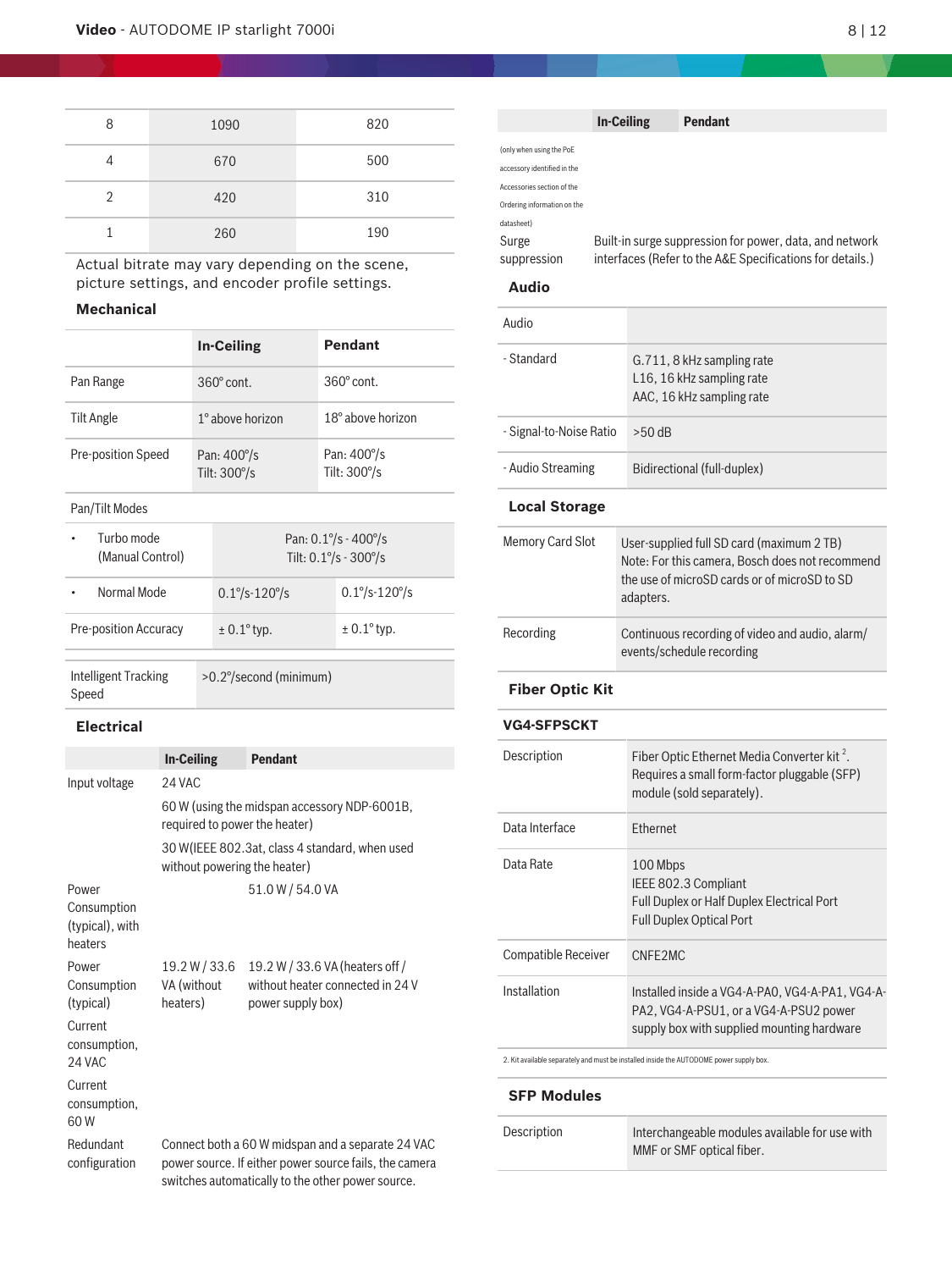|                             | <b>Type</b> |                                                                                                                                       | <b>Connector Wavelength</b><br>(transmit /<br>racaiva) | Max.<br><b>Distance</b> |
|-----------------------------|-------------|---------------------------------------------------------------------------------------------------------------------------------------|--------------------------------------------------------|-------------------------|
| Dimensions (LxWxH)          |             | SFP-2, SFP-3: 55.5 x 13.5 x 8.5 mm (2.2 x 0.5 x<br>$0.3$ in.)<br>SFP-25, SFP-26: 63.8 x 13.5 x 8.5 mm (2.5 x<br>$0.5 \times 0.3$ in.) |                                                        |                         |
| Weight (all SFP<br>modules) |             | $0.23$ kg $(0.05$ lb)                                                                                                                 |                                                        |                         |
| Data Rate                   |             | 100 Mbps<br>IEEE 802.3 Compliant                                                                                                      |                                                        |                         |
| Data Interface              |             | <b>Fthernet</b>                                                                                                                       |                                                        |                         |

|          |            |           | receive)                         |                                 |
|----------|------------|-----------|----------------------------------|---------------------------------|
| SFP-2    | <b>MMF</b> | Duplex LC | $1310 \, \text{nm}$ /<br>1310 nm | 2 km<br>$(1.2 \text{ miles})$   |
| SFP-3    | <b>SMF</b> | Duplex LC | $1310 \, \text{nm}$ /<br>1310 nm | 20 km<br>$(12.4 \text{ miles})$ |
| $SFP-25$ | <b>MMF</b> | Single SC | $1310 \, \text{nm}$ /<br>1550 nm | 2 km<br>$(1.2 \text{ miles})$   |
| $SFP-26$ | <b>MMF</b> | Single SC | 1550 nm $/$<br>1310 nm           | 2 km<br>$(1.2 \text{ miles})$   |

# **Fiber Compatibility**

| Optical Fiber<br>Compatibility, MMF       | 50/125 µm MMF. For 50/125 µm fiber, subtract<br>4 dB from the specified optical budget value.<br>Must meet or exceed fiber standard ITU-T G.651.                                                                                                                                                                       |
|-------------------------------------------|------------------------------------------------------------------------------------------------------------------------------------------------------------------------------------------------------------------------------------------------------------------------------------------------------------------------|
| Optical Fiber<br>Compatibility, SMF       | 8-10/125 µm SMF. Must meet or exceed fiber<br>standard ITU-T G.652.                                                                                                                                                                                                                                                    |
| <b>Optical Distance</b><br>Specifications | Specified transmission distances are limited to<br>the optical loss of the fiber and any additional<br>loss introduced by connectors, splices, and patch<br>panels. The modules are designed to operate<br>over the entire optical loss budget range, so they<br>do not require a minimum loss in order to<br>operate. |

#### **User Connections**

| Power, Network    | RJ45 100Base-T                                                                                                                                     |
|-------------------|----------------------------------------------------------------------------------------------------------------------------------------------------|
| Power, Camera     | 24VAC, 50/60Hz                                                                                                                                     |
| Alarm Inputs (7)  | 2 supervised, 5 non-supervised                                                                                                                     |
| Alarm Outputs (4) | 1 dry contact relay, 3 open collector/transistor<br>outputs<br>Programmable for "normally open" or "normally<br>closed"<br>32 VDC @ 150 mA maximum |

| Audio                                    | 1 x mono line in, 1 x mono line out<br>Signal line in: 20 kOhm typical, 0.707 Vrms<br>Signal line out: 0.707 Vrms at 16 Ohm, typical |  |  |  |
|------------------------------------------|--------------------------------------------------------------------------------------------------------------------------------------|--|--|--|
| <b>Communications / Software Control</b> |                                                                                                                                      |  |  |  |
| Serial protocols                         | Bosch OSRD, Pelco P/D, Forward Vision, and<br>Cohu<br><b>Note:</b> A separate license (MVS-FCOM-PRCL)                                |  |  |  |

is required.

#### **Environmental**

|                                                 | <b>In-Ceiling</b>                                                      | <b>Pendant</b>                                                                                                                                                                                        |
|-------------------------------------------------|------------------------------------------------------------------------|-------------------------------------------------------------------------------------------------------------------------------------------------------------------------------------------------------|
| Ingress Protection<br>Rating/Standard           | IP54, Plenum rated                                                     | IP66, NEMA 4X <sup>1</sup>                                                                                                                                                                            |
| Operating<br>temperature (with<br>heater wired) | $-10$ to $+40$ °C<br>$(+14 \text{ to } +104 \text{ }^{\circ}\text{F})$ | $-40$ to $+55$ °C (-40 to<br>+131 $°F$ )<br>$-10$ to $+55$ °C (+14 to<br>+131 °F) (without heater<br>wired)<br>Maximum temperature:<br>74 °C (165 °F) in<br>accordance with NEMA TS<br>2-2003 (R2008) |
| Storage<br>temperature                          | $-40$ to $+60$ °C<br>$(-40 \text{ to } +140 \text{ °F})$               | $-40$ to $+60$ °C<br>$(-40 \text{ to } +140 \text{ }^{\circ}\text{F})$                                                                                                                                |
|                                                 | Operating Humidity 0% to 90% RH, (non-<br>condensing)                  | 0% to 100% RH,<br>condensing                                                                                                                                                                          |
| Vibration                                       | IEC 60068-2-6                                                          | IEC 60068-2-6<br>NEMA TS2 Section 2.2.8                                                                                                                                                               |
| Shock                                           | IEC 60068-2-27                                                         | IEC 60068-2-27<br>NEMA TS2 Section 2.2.9                                                                                                                                                              |
| Salt Mist Spray<br>(Corrosion Test)             |                                                                        | IEC 60068-2-52                                                                                                                                                                                        |
| <b>Fxternal</b><br>Mechanical Impact            |                                                                        | IEC 60068-2-75: IK10<br>(only models ending in "-<br>$K$ ")                                                                                                                                           |

1. NEMA 4X for:

-Access to Hazardous parts

-Ingress of solid foreign objects (falling dirt, circulating dust, settling dust) -Ingress of water (dripping and light splashing, hose down and splashing)

# **Construction**

| Dimensions         | 224 mm (8.8 in.) x 299.4 mm (11.8 in.)                    |
|--------------------|-----------------------------------------------------------|
| Weight             | In-ceiling: $2.6$ kg $(5.7$ lb)<br>Pendant: 3.2 kg (7 lb) |
| <b>Bubble Size</b> | 153.1 mm diameter (6.03 in.)                              |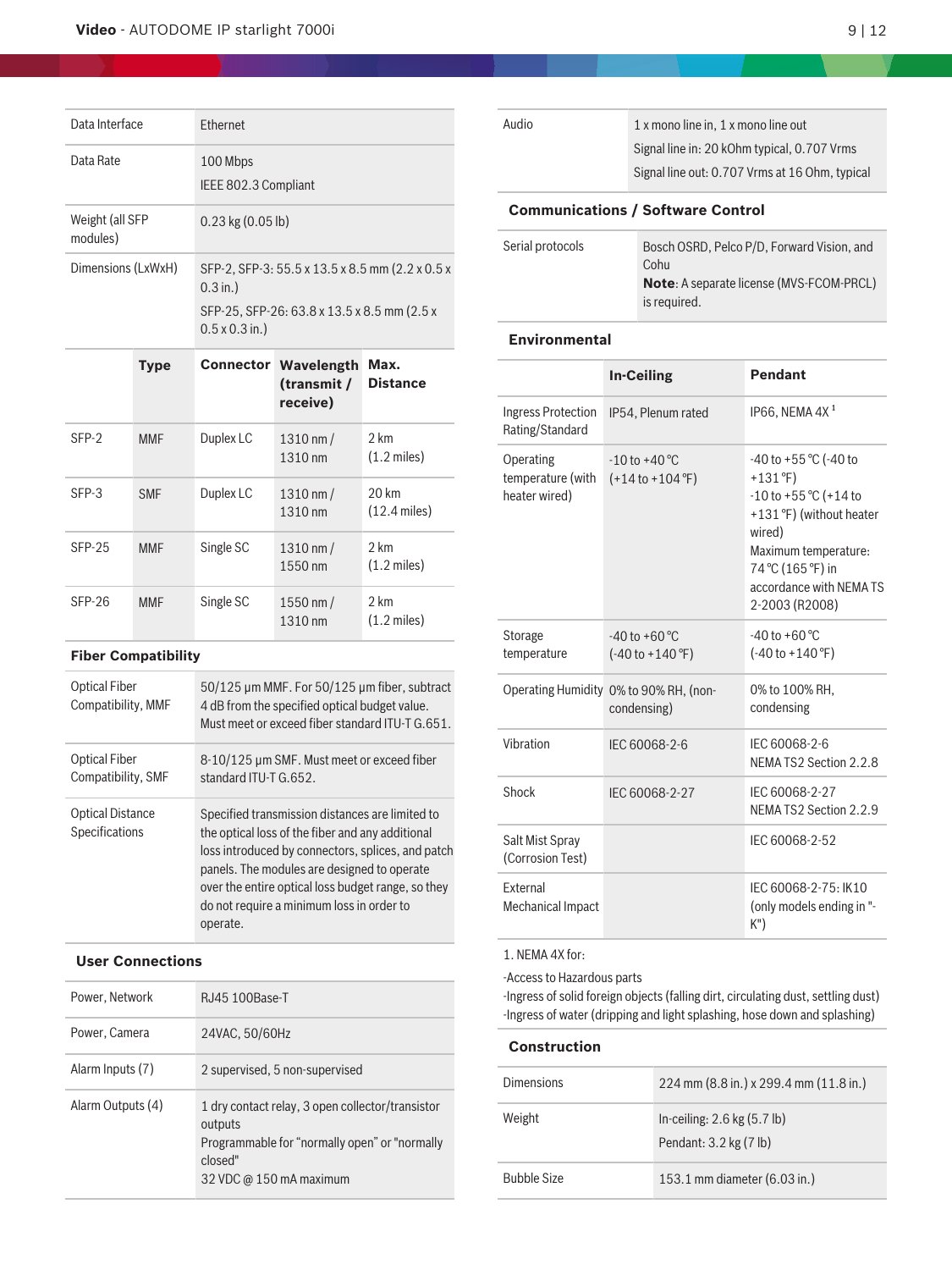| Construction Material.<br><b>Housing</b> | In-ceiling: Magnesium<br>Pendant: Cast aluminum                  |
|------------------------------------------|------------------------------------------------------------------|
| Construction Material,<br><b>Bubble</b>  | In-ceiling: acrylic<br>Pendant: acrylic<br>Pendant (IK10): nylon |
| <b>Standard Color</b>                    | <b>White (RAL 9003)</b>                                          |
| <b>Standard Finish</b>                   | Powder coated, sand finish                                       |

#### **Mounts/Accessories**

| In-ceiling bubbles                                                                |                 |  |  |
|-----------------------------------------------------------------------------------|-----------------|--|--|
| Clear HD high-resolution acrylic                                                  | VGA-BUBHD-CCLA  |  |  |
| Tinted HD high-resolution acrylic<br>(Included with in-ceiling camera<br>models.) | VGA-BUBHD-CTIA  |  |  |
| <b>Pendant bubbles</b>                                                            |                 |  |  |
| Clear high-resolution acrylic<br>(Included with pendant camera<br>models.)        | VGA-BUBBLE-PCLA |  |  |
| Tinted high-resolution acrylic                                                    | VGA-BUBBLE-PTIA |  |  |
| Clear rugged IK10-rated nylon*                                                    | VGA-BUBBLE-IK10 |  |  |

\*Included with NDP-7512-Z30K

#### **Mounts**

#### **Pendant Arm Mounts**

| Wall Arms                       | VG4-A-PAO (no transformer)<br>VG4-A-PA1 (120 VAC<br>transformer)<br>VG4-A-PA2 (230 VAC<br>transformer) |
|---------------------------------|--------------------------------------------------------------------------------------------------------|
| Pendant Arm with Wiring         | VG4-PEND-ARM                                                                                           |
| Mounting plate for VG4-PEND-ARM | VG4-PEND-WPLATE                                                                                        |

# **Optional Mounting Plates for Arm Mounts**

| <b>Corner Mounting Plate</b> | VG4-A-9542   |
|------------------------------|--------------|
| <b>Pole Mounting Plate</b>   | VG4-A-9541   |
| <b>Pendant Pipe Mounts</b>   |              |
| Pipe Mount Kit               | $VG4-A-9543$ |
| <b>Pendant Roof Mounts</b>   |              |

| Roof (Parapet) Mount<br>(VG4-A-9543 Pipe Mount Kit required. Available separately.)                                                                                                                                   | VGA-ROOF-MOUNT (with 1.5-<br>inch NPT tapered male<br>threads) |  |  |  |
|-----------------------------------------------------------------------------------------------------------------------------------------------------------------------------------------------------------------------|----------------------------------------------------------------|--|--|--|
| <b>Optional Mounting Plates for Roof Mounts</b>                                                                                                                                                                       |                                                                |  |  |  |
| Flat Roof Adapter for Parapet Mount                                                                                                                                                                                   | LTC 9230/01                                                    |  |  |  |
| <b>In-ceiling Support Kits</b>                                                                                                                                                                                        | VGA-IC-SP (Bracket for<br>suspended or drop ceilings)          |  |  |  |
| <b>Ordering information</b>                                                                                                                                                                                           |                                                                |  |  |  |
| NDP-7512-Z30 PTZ 2MP HDR 30x clear IP66 pendant<br>PTZ dome camera; 1080 (2MP) HD, 30x, starlight<br>imaging, H.265, IVA.<br>Outdoor pendant mount<br>Order number NDP-7512-Z30   F.01U.352.678                       |                                                                |  |  |  |
| EWE-AD7IIP-IW 12mths full wrty ext AD 7x00i Series<br>12 months warranty extension<br>Order number EWE-AD7IIP-IW   F.01U.382.507                                                                                      |                                                                |  |  |  |
| NDP-7512-Z30C PTZ 2MP HDR 30x clear IP54 in-ceiling<br>PTZ dome camera; 1080 (2MP) HD, 30x, starlight<br>imaging, H.265, IVA.<br>Indoor, in-ceiling mount, clear bubble<br>Order number NDP-7512-Z30C   F.01U.359.800 |                                                                |  |  |  |
| EWE-AD7IIP-IW 12mths full wrty ext AD 7x00i Series<br>12 months warranty extension<br>Order number EWE-AD7IIP-IW   F.01U.382.507                                                                                      |                                                                |  |  |  |
| NDP-7512-Z30CT PTZ 2MP HDR 30x tinted IP54 in-                                                                                                                                                                        |                                                                |  |  |  |
| ceiling<br>PTZ dome camera; 1080 (2MP) HD, 30x, starlight<br>imaging, H.265, IVA.<br>Indoor, in-ceiling mount, tinted bubble<br>Order number NDP-7512-Z30CT   F.01U.352.677                                           |                                                                |  |  |  |
| EWE-AD7IIP-IW 12mths full wrty ext AD 7x00i Series<br>12 months warranty extension<br>Order number EWE-AD7IIP-IW   F.01U.382.507                                                                                      |                                                                |  |  |  |
| NDP-7512-Z30K PTZ 2MP HDR 30x clear IK10 pendant<br>PTZ dome camera; 1080 (2MP) HD, 30x, starlight<br>imaging, H.265, IVA.<br>Outdoor pendant mount, IK10<br>Order number NDP-7512-Z30K   F.01U.352.676               |                                                                |  |  |  |
| EWE-AD7IIP-IW 12mths full wrty ext AD 7x00i Series<br>12 months warranty extension<br>Order number EWE-AD7IIP-IW   F.01U.382.507                                                                                      |                                                                |  |  |  |
| <b>Accessories</b>                                                                                                                                                                                                    |                                                                |  |  |  |
| NPD-6001B Midspan, 60W, single port, AC in<br>60 W indoor midspan for cameras without illuminators<br>Order number NPD-6001B   F.01U.347.358<br>F.01U.392.458                                                         |                                                                |  |  |  |

**NPD-9501-E Midspan 95W 1 port outdoor** 95 W outdoor midspan for AUTODOME 7000 and MIC IP cameras with or without illuminators Order number **NPD-9501-E | F.01U.365.279**

**NDA-9501-PMA Pole mount adapter for NPD-9501-E** Pole mount adapter for outdoor midspan Order number **NDA-9501-PMA | F.01U.374.407**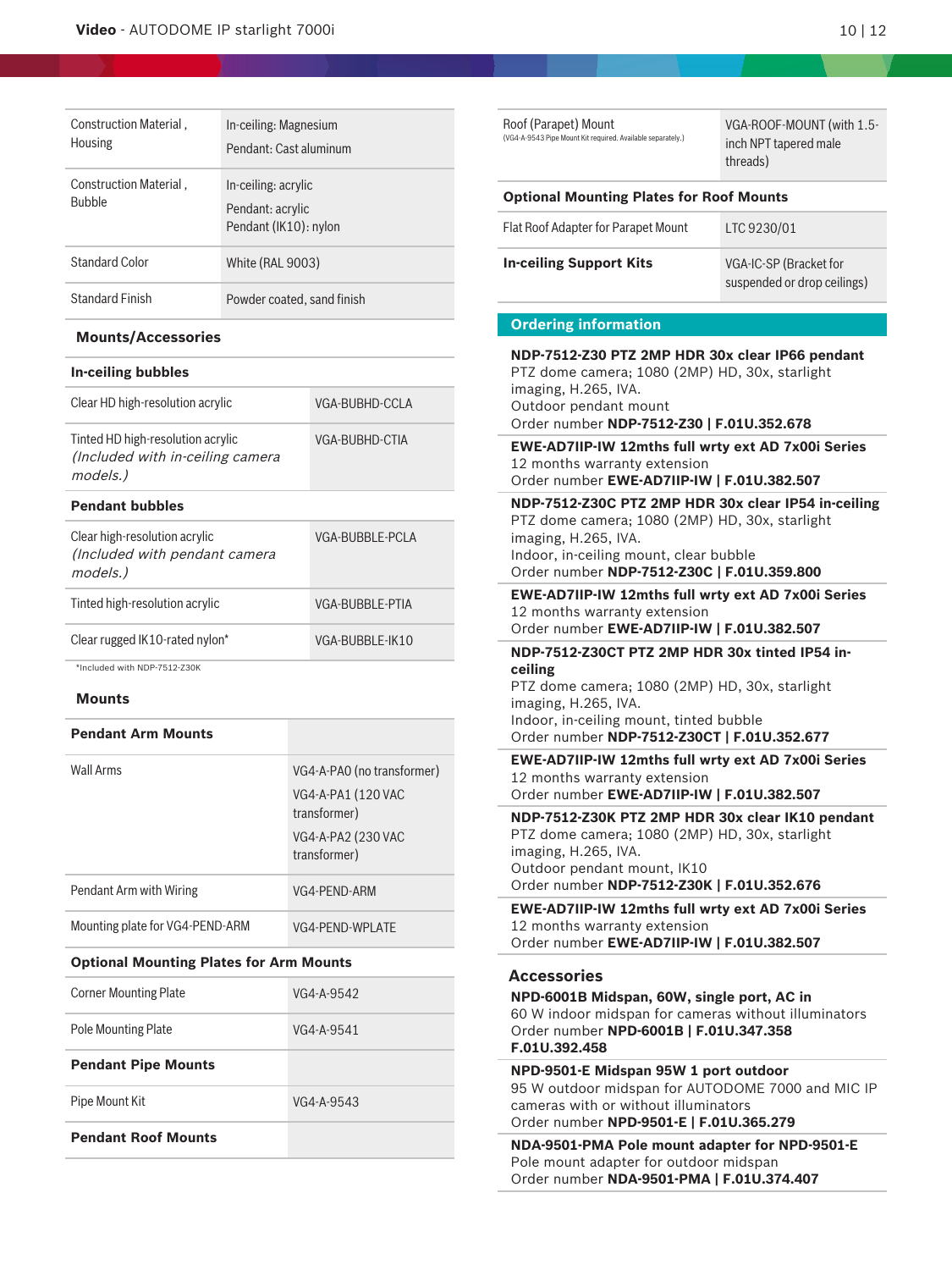#### **VG4-A-PSU0 Power supply, 24VAC**

Power supply, 24 VAC input, for a PTZ camera in the AUTODOME Series. White, aluminum enclosure with cover, rated IP66 and IK 08. 100 W output. Optional trim skirt (sold separately).

Order number **VG4-A-PSU0 | F.01U.261.376**

#### **VG4-A-PSU1 PSU, 120VAC, for AUTODOME, MIC7000**

Power supply for AUTODOME 7000, MIC IP cameras without illuminators. 120VAC in, 24VAC out

Order number **VG4-A-PSU1 | F.01U.261.377 F.01U.009.667 F.01U.081.593**

#### **VG4-A-PSU2 Power supply, 230VAC, AUTODOME, MIC7000**

Power supply for AUTODOME 7000, MIC IP cameras without illuminators. 230VAC in, 24VAC out

Order number **VG4-A-PSU2 | F.01U.009.668 F.01U.096.639 F.01U.097.433 F.01U.081.604 F.01U.261.378**

#### **VGA-SBOX-COVER Cover for AUTODOME power supply box**

Cover for AUTODOME Power Supply Boxes, white Order number **VGA-SBOX-COVER | F.01U.010.505 F.01U.247.808**

### **VG4-SFPSCKT Ethernet to SFP interface kit**

Ethernet media converter video transmitter/data receiver fiber optic kit for AUTODOME cameras, for MIC-IP-PSU for MIC analog cameras and for the Surveillance cabinets (NDA-U-PA0, NDA-U-PA1 and NDA-U-PA2). Order number **VG4-SFPSCKT | F.01U.142.529**

**SFP-2 Fiber module, multimode, 1310nm, 2LC** SFP Fiber Optic Module, 2 km (1.2 miles), 2 LC connectors. Multi-mode 1310 mm Order number **SFP-2 | F.01U.136.537**

**SFP-3 Fiber module, single-mode, 1310nm, 2LC** SFP Fiber Optic Module, 20 km (12.4 miles), 2 LC connectors. Single-mode 1310 nm Order number **SFP-3 | F.01U.136.538**

#### **SFP-25 Fiber module, 1310/1550nm, 1SC**

SFP Fiber Optic Module, 2 km (1.2 miles), 1 SC connector Multi-mode 1310/1550 nm Order number **SFP-25 | F.01U.136.541**

#### **SFP-26 Fiber module, 1550/1310nm, 1SC**

SFP Fiber Optic Module, 2 km (1.2 miles), 1 SC connector Multi-mode 1550/1310 nm Order number **SFP-26 | F.01U.136.542**

#### **VG4-A-PA0 Pendant arm, power box, 24VAC, AUTODOME**

Pendant arm mount with power supply box for an AUTODOME Series camera, no transformer, white Order number **VG4-A-PA0 | F.01U.009.671 F.01U.081.560 F.01U.096.637 F.01U.097.435**

#### **F.01U.261.373**

#### **VG4-A-PA1 Pendant arm, power box, 120VAC, AUTODOME**

Pendant arm mount with power supply box for an AUTODOME Series camera with a 120 VAC transformer, white

#### Order number **VG4-A-PA1 | F.01U.081.571 F.01U.009.663 F.01U.261.374**

#### **VG4-A-PA2 Pendant arm, power box, 230VAC, AUTODOME**

Pendant arm mount with power supply box for an AUTODOME Series camera with a 230 VAC transformer, white

Order number **VG4-A-PA2 | F.01U.009.664 F.01U.081.582 F.01U.096.638 F.01U.097.431 F.01U.261.375**

#### **VGA-PEND-ARM Pendant arm with wiring, for AUTODOME**

Compatible with an AutoDome Series pendant housing Order number **VGA-PEND-ARM | F.01U.247.810 F.01U.261.947**

#### **VGA-PEND-WPLATE Mounting plate for VGA-PEND-ARM**

Mounting plate for VGA-PEND-ARM, compatible with an AutoDome Series camera

Order number **VGA-PEND-WPLATE | F.01U.247.809**

#### **VGA-ROOF-MOUNT Roof parapet mount for AUTODOME series**

Roof parapet mount, white VG5-6xx/7xxx cameras require VG4-A-9543 Pipe Mount (sold separately). NEZ-5130-/NEZ-5230- cameras require NDA-ADPTR-NPTMET (sold separately) Order number **VGA-ROOF-MOUNT | F.01U.247.811**

**LTC 9230/01 Parapet roof mount adapter**

Flat Roof Mount Adapter for mounting a unit in an upright position on a flat surface.

Order number **LTC 9230/01 | F.01U.503.630**

**VG4-A-9541 Pole mount adapter**

Pole mount adapter for an AUTODOME pendant arm or a DINION imager, designed for poles with a diameter of 100‑380 mm (4‑15 in.), white

Order number **VG4-A-9541 | F.01U.123.433**

**VG4-A-9542 Corner mount adapter for AUTODOME** Corner mount adapter for an AUTODOME pendant arm or a DINION imager

# Order number **VG4-A-9542 | F.01U.123.434**

**VG4-A-9543 Pipe mount for AUTODOME , white** Pipe mount, white, for an AutoDome Series pendant housing

Order number **VG4-A-9543 | F.01U.009.673**